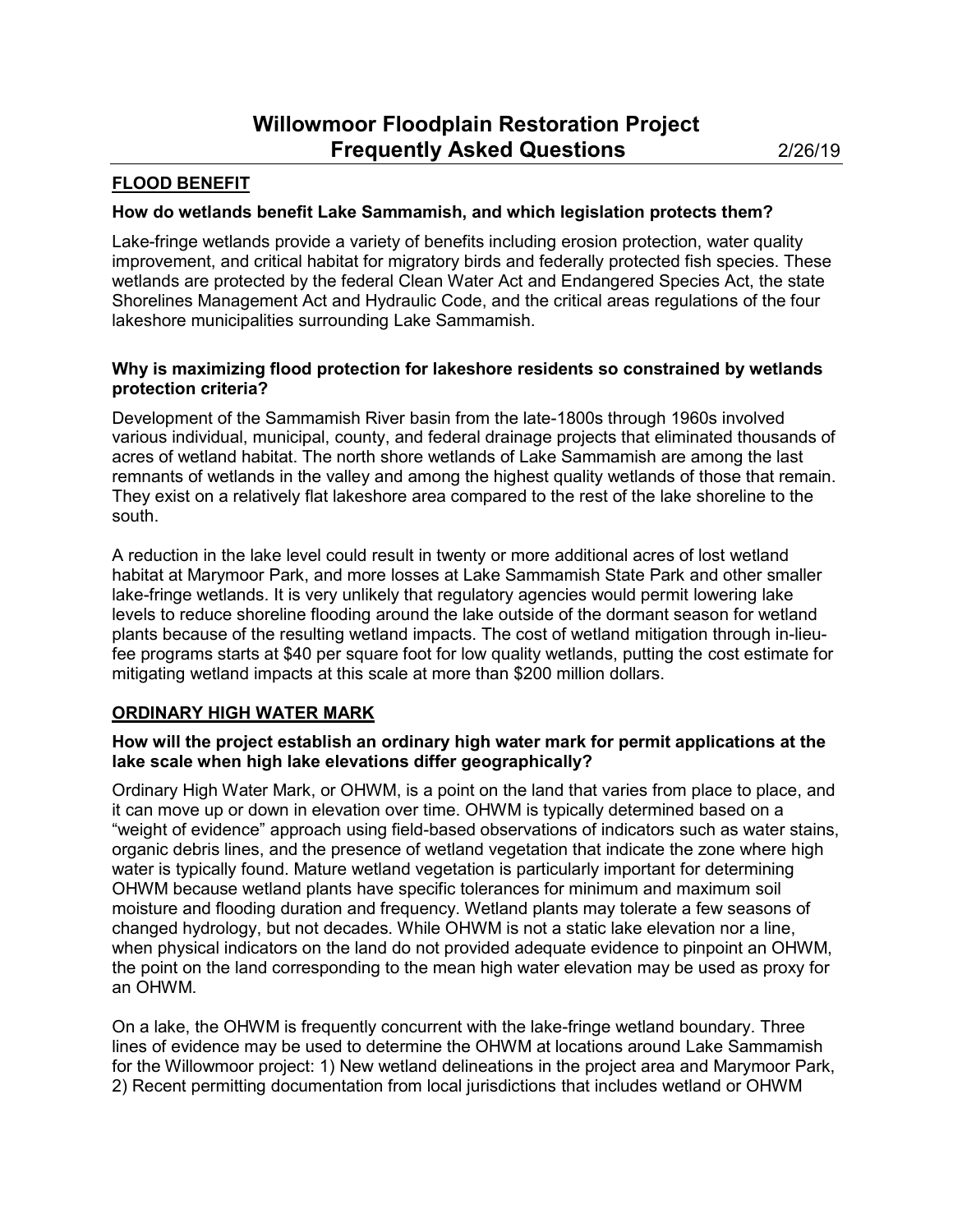delineation, and 3) Modeling results of mean high water, where OHWM in a specific location cannot be readily determined.

# **How are you accounting for the difference between the weir gage and the USGS lake gage?**

The difference is predominantly due to energy losses occurring within the outlet channel (between the lake and weir). The loss in energy occurs in the outlet channel because the water is moving (has a velocity and is accelerating), whereas the water in the lake is essentially static. The differences due to this physical phenomenon are not constant, as they are primarily influenced by the weir, lake level, and vegetation management (hydraulic roughness) within the transition zone, or TZ.

The project hydraulic model is set up to account for the physical energy losses within the outlet channel, as well as routing of hydrologic inputs (i.e. creek inflows and rainfall) to the Lake, and provides a reasonably accurate representation of lake levels along shoreline properties. Differences potentially attributed to the influence of wind on water levels (fetch) are not included, as they are considered to vary significantly in both space and time. Attempts to accurately calculate potential fetch differences would require much more instrumentation and monitoring as well as applications of methods which are known to result in high degrees of uncertainty. The project team believes that the costs associated with these additional measures far outweigh the potential value added to the project.

# **What is the difference between OHW and the OHWM?**

Ordinary high water level or stage is the elevation of the mean, or average, high water on a lake or river system. OHW is calculated using gage data, and depending on site conditions the 1.5 to 2–year recurrence interval is an appropriate statistic for estimating OHW. In contrast, the ordinary high water mark, is a mark upon the land that is determined by visible indicators during field studies. Ecology notes that OHWM is not a static location, but rather a mark upon the land that may change over time in response to a number of factors including, but not limited to: accretion, activity of beavers, consistency of pool elevations, erosion, groundwater, land-use changes, stormwater runoff, tributary inflows, waves, and wind. It is because of these factors that the OHW stage and OHWM elevations may vary along the shoreline of the same lake. The Willowmoor project will be required to document potential project impacts to the aquatic resources waterward of the OHWM for the entire lake. The Washington State Department of Ecology has the jurisdictional authority to review and approve OHWM determinations.

#### **A December 6, 1965 Disposition Form of the US Army Corps of Engineers designated 27 feet as the elevation for Ordinary High Water (OHW) for Lake Sammamish for permitting purposes. Why isn't this project required to achieve that OHW elevation?**

US Army Corps Disposition Form NPSOP-00 (1965) documents the 27 foot OHW determination and indicates that estimates for the pre-project OHW elevation ranged from 28 to 30 feet based on a "rough estimate of the elevation of the vegetation line around the lake." The form states that the pre-project OHW elevation was likely to be on the lower end of that range as 30 feet was "probably high." The OHW elevation was estimated to drop by two feet from 29 to 27 feet. The determination concludes with the statement, "Until we have records upon which to base a more accurate figure, I suggest elevation 27 feet as a best estimate." A 27.0 foot ordinary high water elevation is also listed in 1981 Corps documentation that cites a gage location (USGS 12122000) located on a residential pier in the southwest quadrant of the lake (US Army Corps, 1981). Review of historical USGS 12122000 gage data showed annual exceedances of 27 feet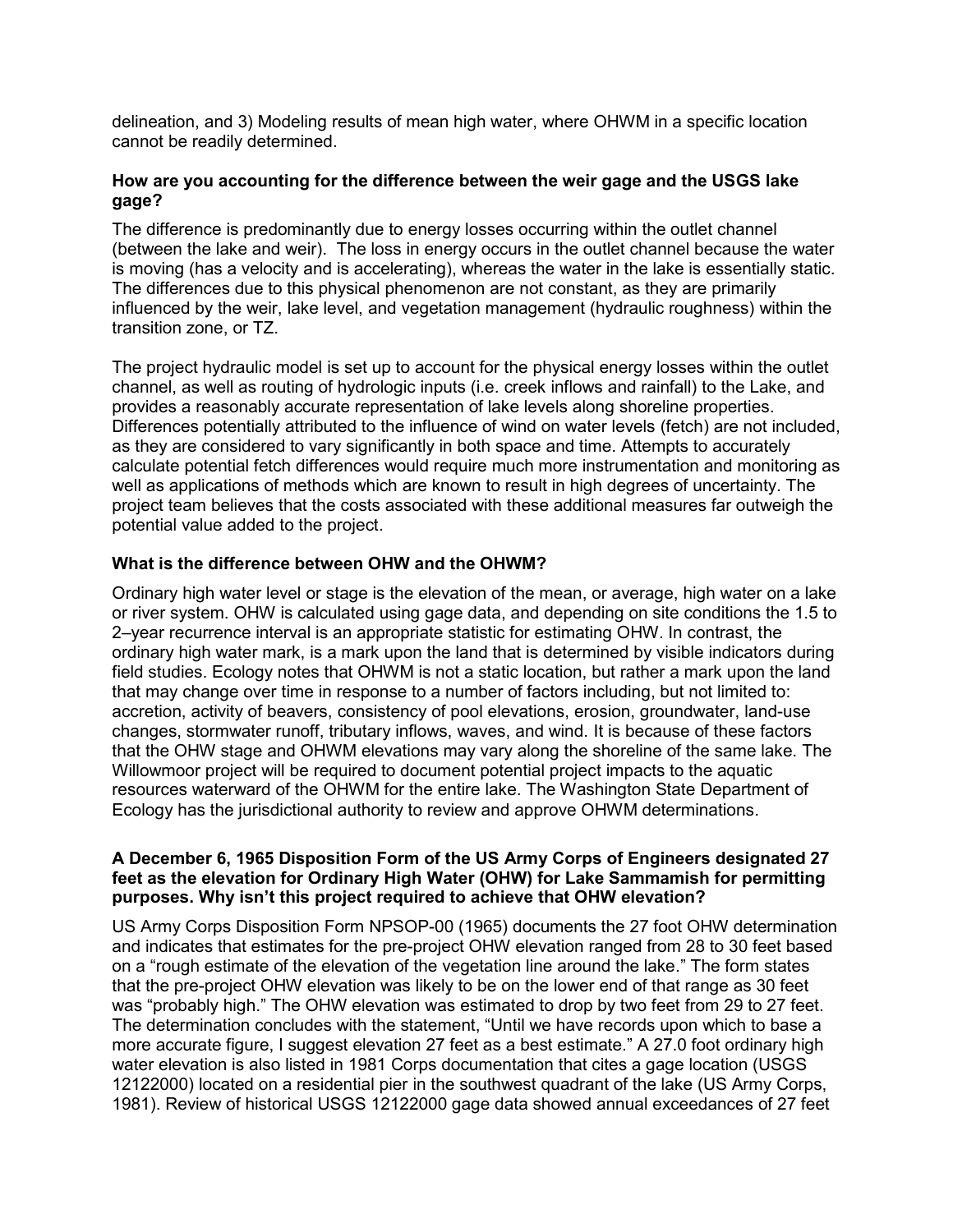for multiple concurrent days at this gage, so the justification of 27 feet as the 1981 ordinary high water elevation and the addition of a significant figure to the 1965 27 foot estimate is unclear.

Investigation of the hydrologic record by Northwest Hydraulic Consultants in 2014 indicates that the 27 foot estimate of ordinary high water was never realized and needs to be updated (King County, 2014). The 1960s US Army Corps estimate was based on a short period of record and an unscientific evaluation of the line of shoreline vegetation. We now know that Bear Creek peak inflow was not only underestimated at the time of project design, but has also increased over the last few decades, likely a result of development in the basin.

King County has documented that TZ vegetation management is one factor that can influence high lake elevations by reducing conveyance of lake outflow. It is possible that during some storm events in the brief period of reduced TZ vegetation maintenance (late 1990's to 2011) lake elevations may have been higher than they would have in a fully maintained TZ condition. During this same time period however, gage and precipitation records indicate that the backwater effect of Bear Creek and multi-day storm events more frequently influenced high water elevations than TZ maintenance (King County, 2014). Storm events in the mid-1970s, late-1990s, and 2015 demonstrate that extreme lake high water levels caused by stream and lake inflows can occur during the flood season for several days in a row and in concurrent years regardless of full TZ maintenance.

During the period of record, Lake Sammamish annually exceeds 27 feet in elevation for more than 14 days, the regulatory criteria for wetland hydrology. Ordinary high water marks currently tend to occur at elevations near 28 feet (NGVD29) at locations evaluated by King County and lakeshore cities in the last two decades. Three shoreline municipalities have established a default elevation for OHW above 28 feet for permitting purposes, Issaquah and Sammamish use 28.18 feet, Bellevue uses 28.2 feet. Field investigations of wetland vegetation and wetland hydrology in 2019, during a period of full TZ maintenance, document lake-fringe wetland presence and OHWMs at elevation 28 feet and higher.

# **ENDANGERED SPECIES ACT**

#### **What is an "action area" for ESA compliance, and how is it determined and approved?**

An ESA action area is a biological determination of the reach of the proposed action on listed species. For Willowmoor, the action area will be defined by the geographic extent of biological impacts resulting from the construction and operation of the project. The US Army Corps Seattle District ESA coordinator has indicated that the action area for Willowmoor will likely include the project site and the Lake Sammamish shoreline wetlands up to the ordinary high water mark. The Corps, in consultation with USFWS and NMFS, has sole authority to determine the action area of the project, and will respond to the County's proposed action area by accepting it or requiring a revision.

#### **Why doesn't Lake Sammamish have locks and a fixed OHWM like Lake Washington?**

Federal documents from 1891 and 1916 declare that the requisite dredging to develop the Sammamish River for commercial navigation was not warranted at the time. In contrast, Lake Washington was determined to be desirable for commercial navigation. It was connected to Puget Sound through a series of canals with a depth that could accommodate commercial traffic, and locks that could control the lake to a level specific to the needs of commercial traffic.